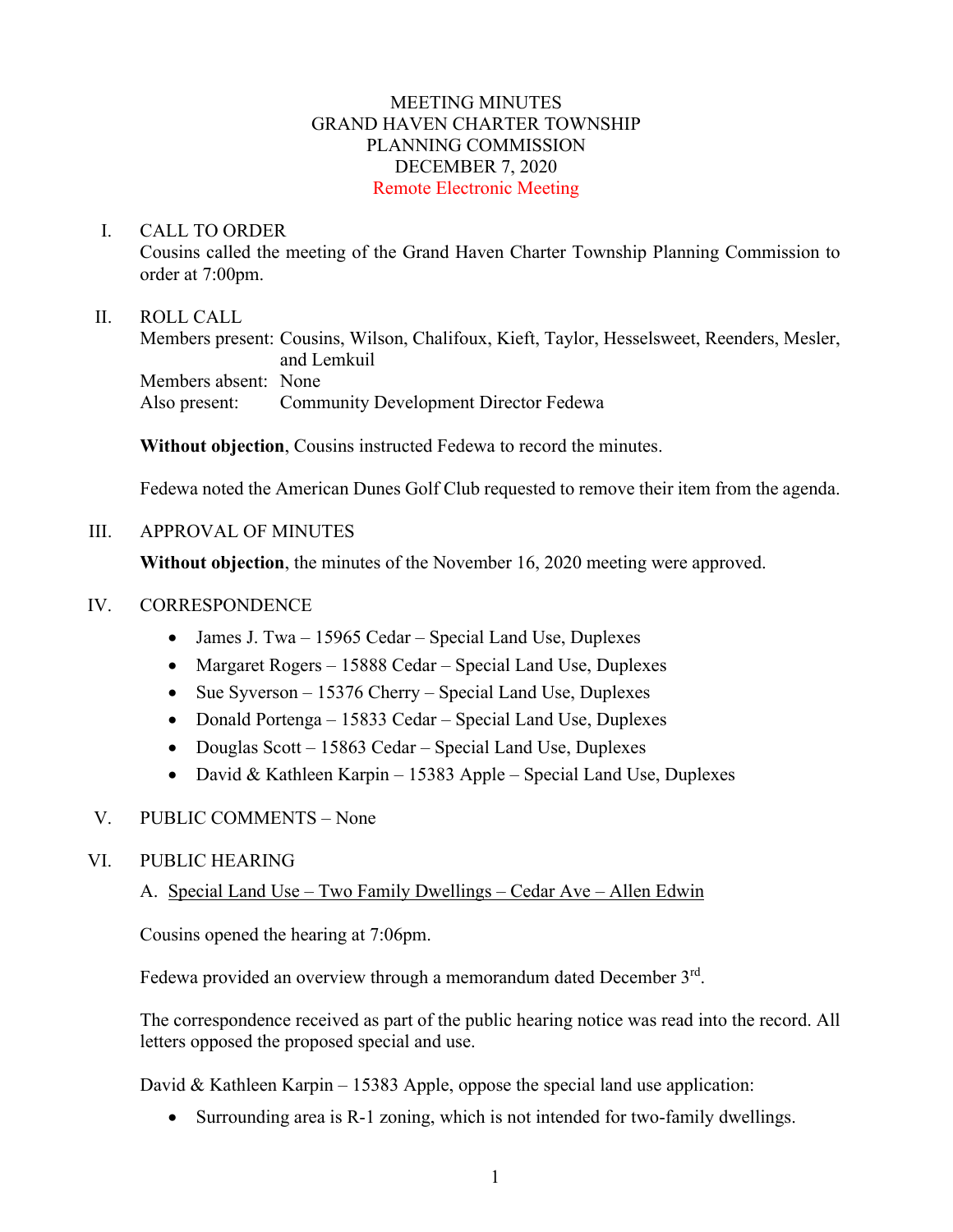- Existing duplex is a nuisance.
- Wildlife in the area will be impacted.
- Potentially, there is a bald eagle's nest in the wooded area proposed for development.
- Rezoning to R-3 requires sanitary sewer.
- Traffic impact will be unreasonable for their neighborhood.

There being no further comments, Cousins closed the hearing at 7:18pm.

### VII. OLD BUSINESS

# A. Special Land Use – Two Family Dwellings – Cedar Ave – Allen Edwin

The applicant representatives, Mike West, Mike Kalis, Chris Kohane of Allen Edwin along with the property owner/seller Kelly Uganski, were present and provided the following information:

- Explained the application for duplexes is only a special land use and is not a rezoning or variance.
- Researched the existing duplex which is the subject of numerous complaints within the correspondence and noted the building is over 60 years old. Only has a single-car driveway and does not have garages.
- Conversely, the proposed duplexes are single-story, ranch style, double-width driveway plus a two-stall garage. Believes this design will blend well in the neighborhood and not cause the same issues plaguing the other property.
- Has visited the site and believes a sizeable nest is located in the extreme NE corner of Lot 37 and might be located on Lot 36, which is not part of this application. In addition, the rear 50-feet of all 4 lots are proposed to remain in a natural wooded condition.
- Regarding traffic concerns, if an average of 10 trips per day per home is used, then approximately 40 additional trips would be added to this public road. In addition, the county primary road—Mercury Drive—is only 1 block to the south.
- Referenced sections of the Master Plan Goals & Objectives and statements within the Zoning Ordinance to support the approval of the application.
- Ranch-style design provides a zero (level) entry which is intended to appeal to the "aging in place" market.
- New construction carries a premium cost and generally raises adjacent property values.
- Owns a management company that handles over 450 rental units.

The Planning Commission noted the following points of discussion.

- Provided an explanation of when sanitary sewer is required for new construction and when private septic systems are acceptable. This application is not required to install sanitary sewer.
- The other development on Clovernook is an area surrounded by multi-family dwellings. However, four duplexes on Cedar Avenue is a break from the existing style.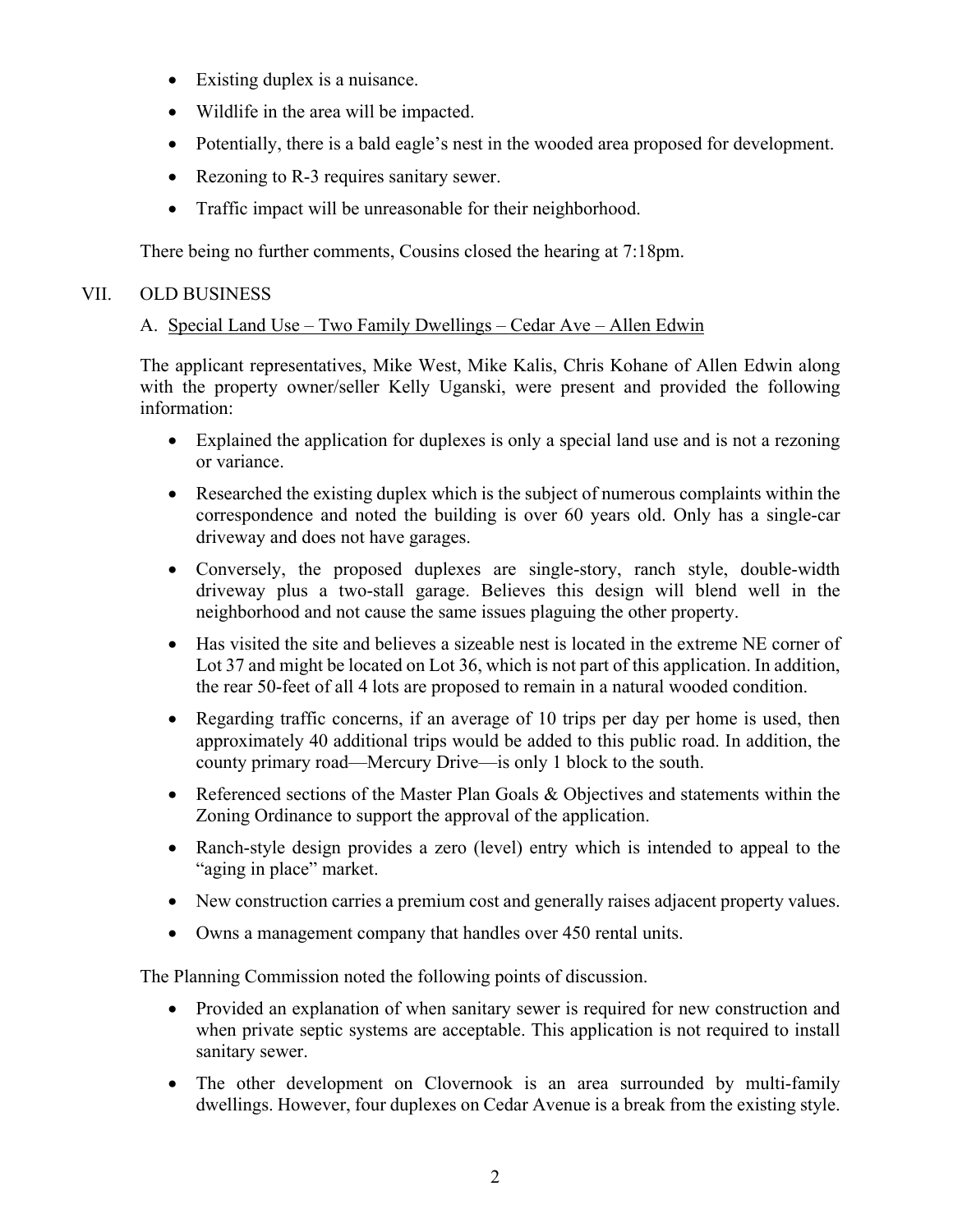- If single family dwellings were built there is no oversight and the property owner could clear cut each lot.
- Inquired about trash can screening and if the Township has an ordinance to address their visibility when it is not trash pick-up day.
	- o Fedewa explained the Township does have a requirement to screen refuse containers. Typically accomplished by keeping in the garage or installing a small privacy fence area to screen from the road.
- The applicant included a list of site elements in the application narrative and believe it should also be incorporated as a condition of approval.

**Motion** by Kieft, supported by Chalifoux, to **conditionally approve** the Allen Edwin Special Land Use application to construct four two-family dwellings on Cedar Avenue based on it meeting the requirements set forth by the Grand Haven Charter Township Zoning Ordinance. This motion is subject to, and incorporates, the following condition and report.

1. Approval is subject to, and must comply with, the Site Elements described in the narrative of the application.

#### **Which motion carried unanimously.**

#### REPORT OF FINDINGS – ALLEN EDWIN DUPLEXES

- 1. This approval is based on the affirmative findings that all standards of the Special Land Use Criteria outlined in Section 12.04 have been fulfilled:
	- A. The proposed use is consistent with and promotes the intent and purpose of this Ordinance.
	- B. The proposed use is of such location, size, density, and character as to be compatible with adjacent uses of land and the orderly development of the district in which situated and of adjacent districts.
	- C. The proposed use does not have a substantially detrimental effect upon, nor substantially impair the value of, neighboring property.
	- D. The proposed use is reasonably compatible with the natural environment of the subject premises and surrounding area.
	- E. The proposed use does not unduly interfere with provision of adequate light or air, nor overcrowd land or cause a severe concentration of population.
	- F. The proposed use does not interfere or unduly burden the water supply facilities, sewage collection and disposal systems, park and recreational facilities, and other public services nor cause the Township to bear unreasonable costs to improve infrastructure.
	- G. The proposed use is such that traffic and assembly of people relating to the use will not be hazardous, or inconvenient to the neighborhood, nor unduly conflict with normal traffic of the neighborhood.
	- H. The proposed use is consistent with the health, safety, and welfare of the Township.
	- I. The proposed use is such that traffic to, from, and on the premises and the assembly of persons relation to such use will not be hazardous, or inconvenient to the neighborhood, nor unduly conflict with the normal traffic of the neighborhood, considering, among other things: safe and convenient routes for pedestrian traffic, particularly of children, the relationship of the proposed use to main thoroughfares and to streets and intersections, and the general character and intensity of the existing and potential development of the neighborhood.
- 2. The application meets the site plan review standards of Section 18.07.G of the Zoning Ordinance. Specifically, the Planning Commission finds as follows: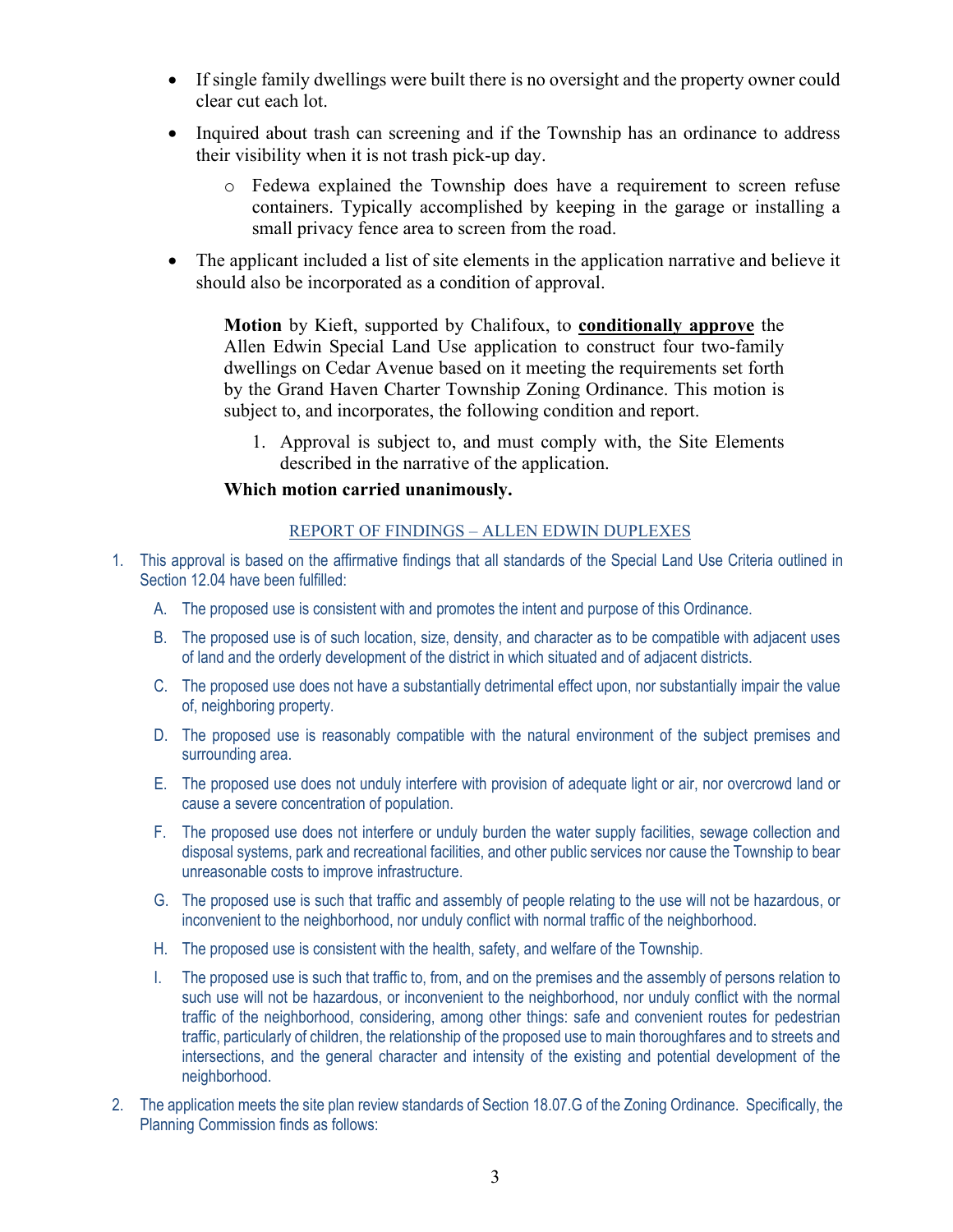- A. The uses proposed will not adversely affect the public health, safety, or welfare. Uses and structures located on the site take into account topography, size of the property, the uses on adjoining property and the relationship and size of buildings to the site.
- B. The site will be developed so as not to impede the normal and orderly development or improvement of surrounding property for uses permitted in this ordinance.
- C. Safe, convenient, uncontested, and well defined vehicular and pedestrian circulation is provided for ingress/egress points and within the site. Drives, streets and other circulation routes are designed to promote safe and efficient traffic operations within the site and at ingress/egress points.
- D. The arrangement of public or private vehicular and pedestrian connections to existing or planned streets in the area are planned to provide a safe and efficient circulation system for traffic within the township.
- E. Removal or alterations of significant natural features are restricted to those areas which are reasonably necessary to develop the site in accordance with the requirements of this Ordinance. The Planning Commission has required that landscaping, buffers, and/or greenbelts be preserved and/or provided to ensure that proposed uses will be adequately buffered from one another and from surrounding public and private property.
- F. Areas of natural drainage such as swales, wetlands, ponds, or swamps are protected and preserved insofar as practical in their natural state to provide areas for natural habitat, preserve drainage patterns and maintain the natural characteristics of the land.
- G. The site plan provides reasonable visual and sound privacy for all dwelling units located therein and adjacent thereto. Landscaping shall be used, as appropriate, to accomplish these purposes.
- H. All buildings and groups of buildings are arranged so as to permit necessary emergency vehicle access as requested by the fire department.
- I. All streets and driveways are developed in accordance with the Ottawa County Road Commission specifications, as appropriate.
- J. Appropriate measures have been taken to ensure that removal of surface waters will not adversely affect neighboring properties or the public storm drainage system. Provisions have been made to accommodate stormwater, prevent erosion and the formation of dust.
- K. Exterior lighting is arranged so that it is deflected away from adjacent properties and so it does not interfere with the vision of motorists along adjacent streets, and consists of sharp cut-off fixtures.
- L. All loading and unloading areas and outside storage areas, including areas for the storage of trash, which face or are visible from residential districts or public streets, are screened.
- M. Entrances and exits are provided at appropriate locations so as to maximize the convenience and safety for persons entering or leaving the site.
- N. The site plans conform to all applicable requirements of County, State, Federal, and Township statutes and ordinances.
- O. The general purposes and spirit of this Ordinance and the Master Plan of the Township are maintained.

Due to a prior commitment, Commissioner Taylor left the meeting at the conclusion of this agenda item.

B. Grand Haven Custom Molding – Landscape Plan

Fedewa provided an overview through a memorandum dated December 3<sup>rd</sup>.

The Planning Commission noted the following points of discussion:

• Clarified how the front yard landscape area was calculated to establish a 107 linear foot minimum.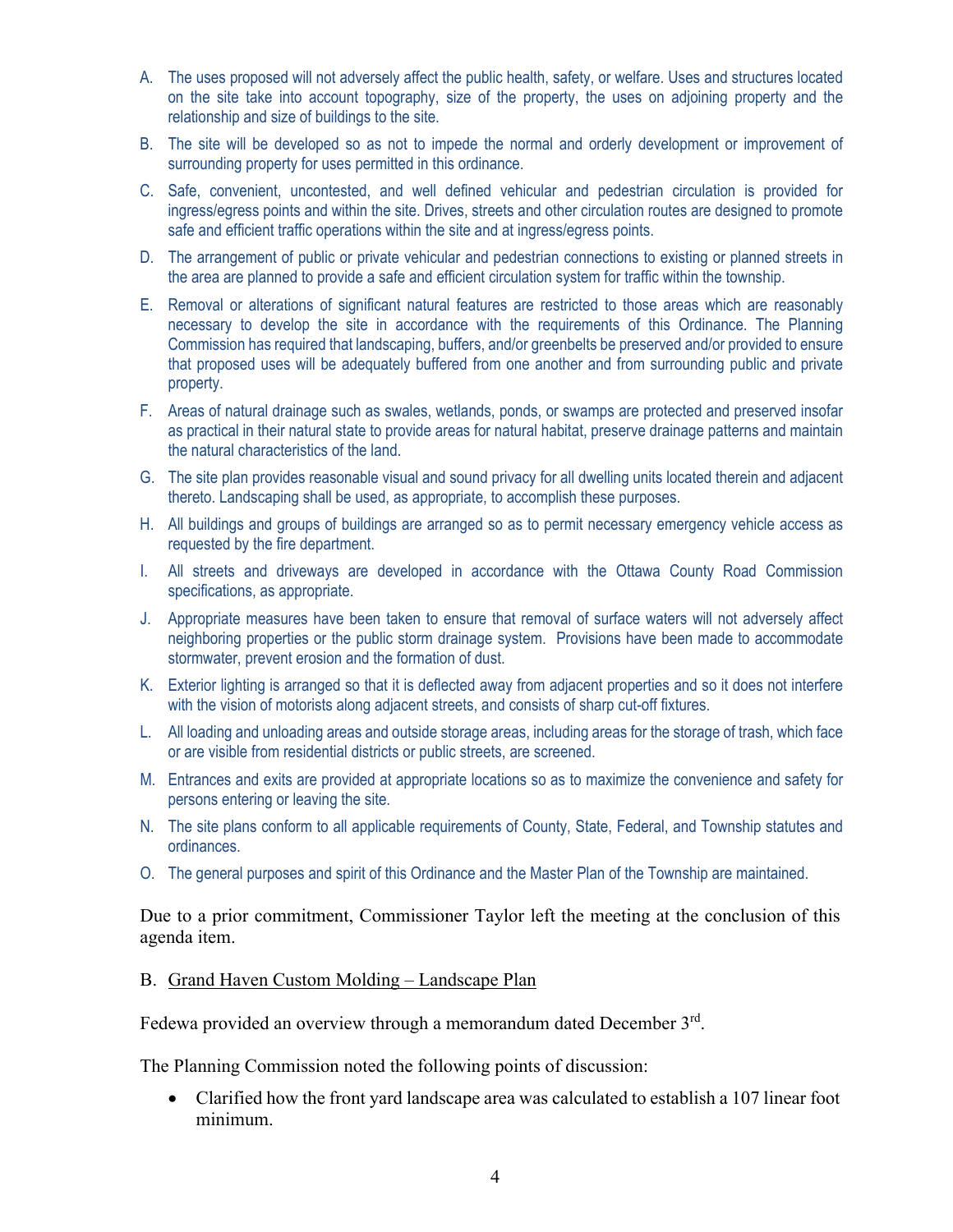**Motion** by Reenders, supported by Wilson to **conditionally approve** the Grand Haven Custom Molding Landscape Plan for the addition located at 13800 172nd Avenue. This motion is subject to the following condition:

1. The minimum caliper size for the tree shall be 2.5"

## **Which motion carried unanimously.**

### VIII. NEW BUSINESS

# A. Pre-Application Presentation – Drive-Thru Retail – vandenBerg Excavating

Fedewa provided an overview through a memorandum dated December 4<sup>th</sup>.

Business owners Susan and her son James vandenBerg were present to discuss the proposed expansion of their business to include retail sales of landscape materials.

- Requesting a thorough discussion because apprehensive about investing the money necessary to create the plans and build the addition.
- The core of the business will continue to be excavating.
- Interested in adding a drive-thru retail in the front of the property on Ferris Street to sell aggregate, stone, mulch, etc.
- Bins holding the material would be approximately 6 feet in height.

Commissioners discussed the following:

- Indicated it is a good plan and design.
- Consider incorporating landscaping along Ferris Street, and consider adding a small berm.
- Contact power company who owns the overhead lines to confirm the shed and driveway within the utility easement are permissible.
- An item that will be considered when an application is received will be traffic-related such as stacking of vehicles entering the retail site and if the current accessmanagement design can handle the new business.
	- o Discuss with Fire/Rescue to ensure there are no disruptions to emergency services.

## B. 2021 Housekeeping Duties

i. Appointment of Officers

Cousins and Wilson indicated they would accept reappointments. Chalifoux volunteered for the Secretary position.

**Motion** by Hesselsweet, supported by Reenders, to reappoint Cousins as Chair, Wilson as Vice Chair, and appoint Chalifoux as Secretary for 2021. **Which motion carried unanimously**.

ii. Meeting Schedule